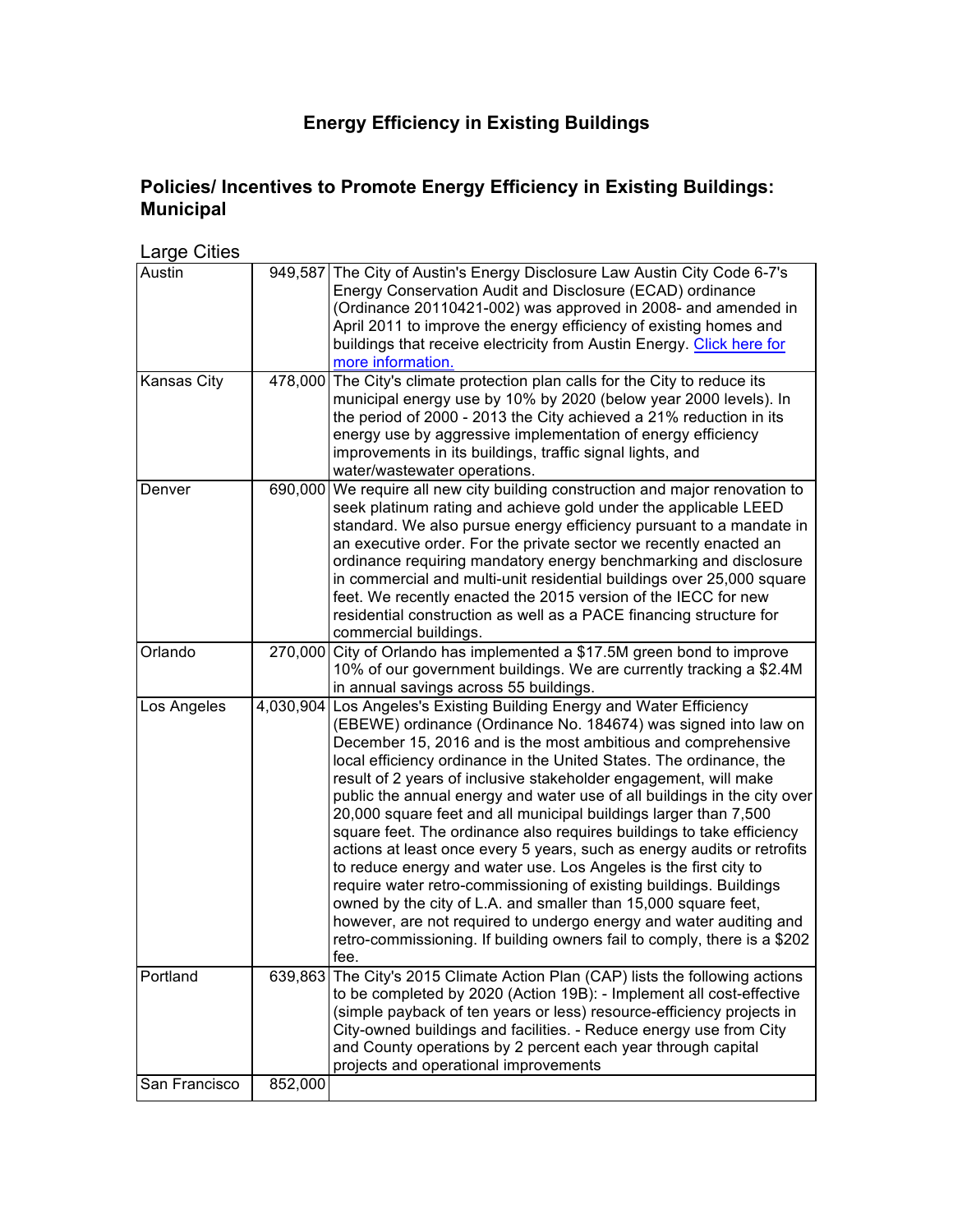| Chula Vista      |         | 268,000 we have a reduction goal of 20% by 2020 for municipal buildings,<br>which include retrofits                                                                                                                                                                                                                                                                                                                                                                                                                                                                                                                                                                                                                                                                                                                                                                                                                                                                                                                                                                                                                                                                                                                                                                                                                                                                                                                                                                                                                                                                                                                                                                                |
|------------------|---------|------------------------------------------------------------------------------------------------------------------------------------------------------------------------------------------------------------------------------------------------------------------------------------------------------------------------------------------------------------------------------------------------------------------------------------------------------------------------------------------------------------------------------------------------------------------------------------------------------------------------------------------------------------------------------------------------------------------------------------------------------------------------------------------------------------------------------------------------------------------------------------------------------------------------------------------------------------------------------------------------------------------------------------------------------------------------------------------------------------------------------------------------------------------------------------------------------------------------------------------------------------------------------------------------------------------------------------------------------------------------------------------------------------------------------------------------------------------------------------------------------------------------------------------------------------------------------------------------------------------------------------------------------------------------------------|
| <b>Baltimore</b> | 621,849 | Baltimore adopted the 2015 International Energy Conservation Code<br>for new construction. Our local utility offers rebates for a range of<br>energy conservation measures and the City has benefit from more<br>than \$2M of rebates. And, the City receives state grant funds to<br>upgrade buildings to be more energy efficient.                                                                                                                                                                                                                                                                                                                                                                                                                                                                                                                                                                                                                                                                                                                                                                                                                                                                                                                                                                                                                                                                                                                                                                                                                                                                                                                                               |
| Seattle          |         | 705,000 he City of Seattle owns and maintains over 650 buildings totaling<br>approximately 10 million square feet and each year new facilities are<br>added or old ones remodeled. In addition, the City manages over<br>110,000 acres of public land. To reduce its environmental impact, the<br>City has adopted policies and programs addressing new building<br>construction and major renovations, as well as day-to-day operations.<br>The Sustainable Buildings and Sites Policy (PDF; established by<br>Resolution 31326) for municipal facilities aims to maximize the<br>environmental quality, economic vitality, and social health of our city<br>through the design, construction, operation, maintenance, renovation,<br>and decommissioning of City-owned buildings and sites. Sustainable<br>buildings and sites support overall City objectives by making efficient<br>use of energy, water, and material resources; reducing climate<br>change; minimizing pollution and hazardous materials; creating<br>healthy indoor environments; reinforcing natural systems; providing<br>habitat; creating vibrant spaces for people; and contributing to<br>Seattle's neighborhoods. To improve resource efficiency across the<br>City of Seattle's building portfolio, the Office of Sustainability and<br>Environment coordinates a citywide Resource Conservation<br>Management Initiative. In 2013, Resolution 31491 adopted the<br>Resource Conservation Management Plan (PDF) to centralize<br>resource use monitoring and to coordinate with capital departments<br>to build on their existing efforts to improve the efficiency of City facility<br>operations. |
| Toledo           | 280,000 | BetterBuildings offers financing for projects that focus on conserving<br>energy and generating savings through equipment upgrades to<br>existing facilities. The following lists some of the energy<br>improvements eligible for upgrades: . Lighting and Building Controls<br>.HVAC, Boilers and Chillers .Compressor, Motors and Drives<br>•Refrigeration • Waste Energy Recovery • Electrical Distribution<br>·Insulation ·Building Envelope (roofing, windows, etc.)                                                                                                                                                                                                                                                                                                                                                                                                                                                                                                                                                                                                                                                                                                                                                                                                                                                                                                                                                                                                                                                                                                                                                                                                          |
|                  |         | City of Phoenix   1,600,000   20% reduction in energy use by 2020 from 2010 levels                                                                                                                                                                                                                                                                                                                                                                                                                                                                                                                                                                                                                                                                                                                                                                                                                                                                                                                                                                                                                                                                                                                                                                                                                                                                                                                                                                                                                                                                                                                                                                                                 |
| Long Beach       |         | 470,130 21.45.400 Green building standars for public and private<br>development                                                                                                                                                                                                                                                                                                                                                                                                                                                                                                                                                                                                                                                                                                                                                                                                                                                                                                                                                                                                                                                                                                                                                                                                                                                                                                                                                                                                                                                                                                                                                                                                    |
| Chicago          |         | 2,705,000 The city has retrofitted 60 city buildings spanning 4.9 million square<br>feet, achieving approximately 18% energy reduction across the 60<br>buildings. Retrofits of additional buildings are in the planning stages.                                                                                                                                                                                                                                                                                                                                                                                                                                                                                                                                                                                                                                                                                                                                                                                                                                                                                                                                                                                                                                                                                                                                                                                                                                                                                                                                                                                                                                                   |
| <b>Boston</b>    |         | 670,000 The Building Energy Reporting and Disclosure Ordinances requires<br>all buildings covered by it - all municipal buildings - to complete either<br>an energy audit or show 15% improvement in their energy efficiency<br>every 5 years.                                                                                                                                                                                                                                                                                                                                                                                                                                                                                                                                                                                                                                                                                                                                                                                                                                                                                                                                                                                                                                                                                                                                                                                                                                                                                                                                                                                                                                     |
| <b>Boise</b>     |         | 250,000 2030 goal of 50% reduction from 2010                                                                                                                                                                                                                                                                                                                                                                                                                                                                                                                                                                                                                                                                                                                                                                                                                                                                                                                                                                                                                                                                                                                                                                                                                                                                                                                                                                                                                                                                                                                                                                                                                                       |
| Houston          |         | 2,250,000 Green Building Resolution -- 6.23.2004 City Energy Efficiency Policy<br>$-12.31.2011$                                                                                                                                                                                                                                                                                                                                                                                                                                                                                                                                                                                                                                                                                                                                                                                                                                                                                                                                                                                                                                                                                                                                                                                                                                                                                                                                                                                                                                                                                                                                                                                    |
| Durham           |         | 254,620 The City's Facilities Strategic Energy Conservation Policy specifically<br>addresses retrofitting existing municipal buildings. It should be noted<br>that NC law does not allow us to create energy efficiency policies for                                                                                                                                                                                                                                                                                                                                                                                                                                                                                                                                                                                                                                                                                                                                                                                                                                                                                                                                                                                                                                                                                                                                                                                                                                                                                                                                                                                                                                               |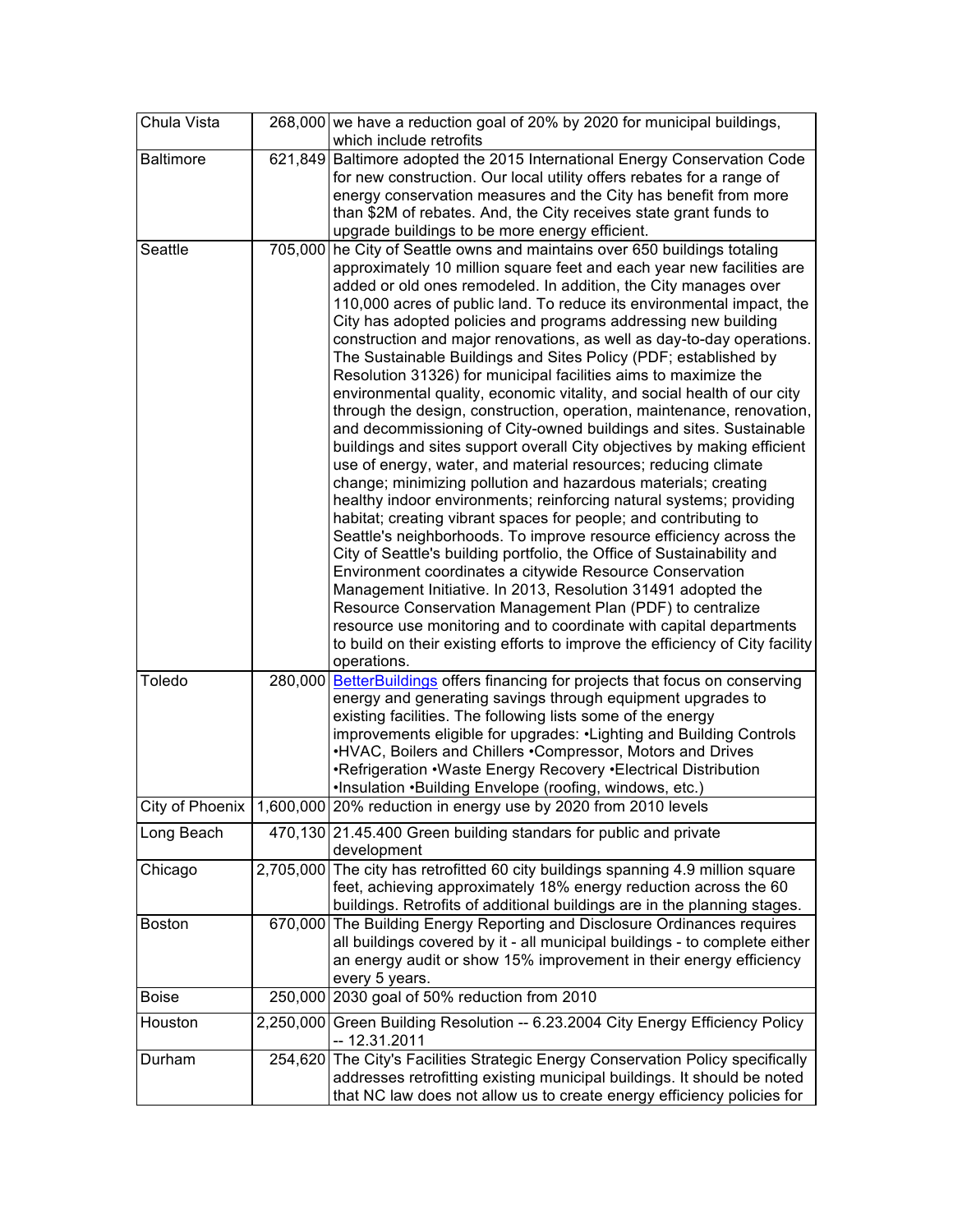|                    | commercial or residential buildings. Click here for more information.                                                                                                                                                                                                                                                                                                                                                                                                                                                                                                                                                                                                                                                                                                                                                                                                                                                                                                        |
|--------------------|------------------------------------------------------------------------------------------------------------------------------------------------------------------------------------------------------------------------------------------------------------------------------------------------------------------------------------------------------------------------------------------------------------------------------------------------------------------------------------------------------------------------------------------------------------------------------------------------------------------------------------------------------------------------------------------------------------------------------------------------------------------------------------------------------------------------------------------------------------------------------------------------------------------------------------------------------------------------------|
| <b>Saint Louis</b> | 315,000 Ordinance 67803 - Energy Efficiency                                                                                                                                                                                                                                                                                                                                                                                                                                                                                                                                                                                                                                                                                                                                                                                                                                                                                                                                  |
|                    | Ordinance 67414 - LEED Standards                                                                                                                                                                                                                                                                                                                                                                                                                                                                                                                                                                                                                                                                                                                                                                                                                                                                                                                                             |
| New York           | 8,500,000 The City has made an unpreceded commitment to retrofit every City-<br>owned building with significant energy use by 2025. To date, the City<br>has retrofitted more than 1,300 buildings through programs such as<br>the Accelerated Conservation and Efficiency (ACE) program; the<br>Expenses for Conservation and Efficiency Leadership (ExCEL)<br>program, which provides support to City agency facility operators in<br>their energy reduction efforts, and expense funding for energy<br>efficiency programs; the Innovative Demonstrations for Energy<br>Adaptability (IDEA) program, which pilots new energy efficiency<br>technologies on City buildings; and the Clean Energy Program.<br>Additionally, under NYC Local Law 31 of 2016, City buildings that<br>have substantial renovation are required to be designed to LEED<br>gold or higher rating. All buildings undergoing major renovations are<br>subject to the NYC Energy Conservation Code. |

### Medium Cities

| Salt Lake City      | 192,672 Salt Lake City has a Comprehensive Energy Management<br>Executive Order that details energy requirements for existing<br>municipal facilities. Click here for more information.                                                                                                                                                                                                                                                                                                                                                                                                                                                                                                                                                                                                                                                                                                                                                                                                                                                                                                                                                                                                                                                                                                                                                                  |
|---------------------|----------------------------------------------------------------------------------------------------------------------------------------------------------------------------------------------------------------------------------------------------------------------------------------------------------------------------------------------------------------------------------------------------------------------------------------------------------------------------------------------------------------------------------------------------------------------------------------------------------------------------------------------------------------------------------------------------------------------------------------------------------------------------------------------------------------------------------------------------------------------------------------------------------------------------------------------------------------------------------------------------------------------------------------------------------------------------------------------------------------------------------------------------------------------------------------------------------------------------------------------------------------------------------------------------------------------------------------------------------|
| <b>Newport News</b> | 181,825 1) The High Performance and Sustainable Buildings Policy,<br>effective March 2014 is a commitment by the city to sustainable<br>building design, construction. operation, maintenance, and<br>renovation intended to reduce greenhouse gas emissions. minimize<br>the use or energy, water and other natural resources, provide a<br>healthy, productive indoor environment, and contribute to the goals<br>of the City's Comprehensive and Sustainability Plans. 2) Energy<br>Policy Statement, effective April 2011 states in part that it is the<br>policy of the City of Newport News government to promote<br>measures that will conserve and manage energy resources to the<br>furthest extent practical while maintaining a high level of service to<br>our citizens. 3) The Environmental Policy Statement, updated in<br>August 2013 states in part that the City of Newport News is<br>committed to the protection of the environment for present and<br>future generations. All City employees are responsible for<br>incorporating into their planning and work, the actions necessary to<br>fulfill this commitment. The City of Newport News and its<br>employees shall meet this responsibility by endeavoring to<br>accomplish the following: Practice and support sustainable design,<br>development, and operations processes. |
| Fremont             | 230,000 We are currently completing a \$9.1M ESCO project to upgrade our<br>streetlights, park lights, and interior/exterior facility lights to LED as<br>well as install water conserving plumbing fixtures and weather-<br>based irrigation systems. We are able to tap into rebates, on-bill<br>financing, and technical assistance programs offered by our utility<br>PG&E to help facilitate these upgrades.                                                                                                                                                                                                                                                                                                                                                                                                                                                                                                                                                                                                                                                                                                                                                                                                                                                                                                                                        |
| Columbia            | 120,000 Incentivized based-budgeting prioritizes energy efficiency<br>improvements if departments have fiscal year savings.                                                                                                                                                                                                                                                                                                                                                                                                                                                                                                                                                                                                                                                                                                                                                                                                                                                                                                                                                                                                                                                                                                                                                                                                                              |
| Knoxville           | 186,000 Better Buildings Challenge commitment - reduce energy use in City<br>buildings 20% by 2020.                                                                                                                                                                                                                                                                                                                                                                                                                                                                                                                                                                                                                                                                                                                                                                                                                                                                                                                                                                                                                                                                                                                                                                                                                                                      |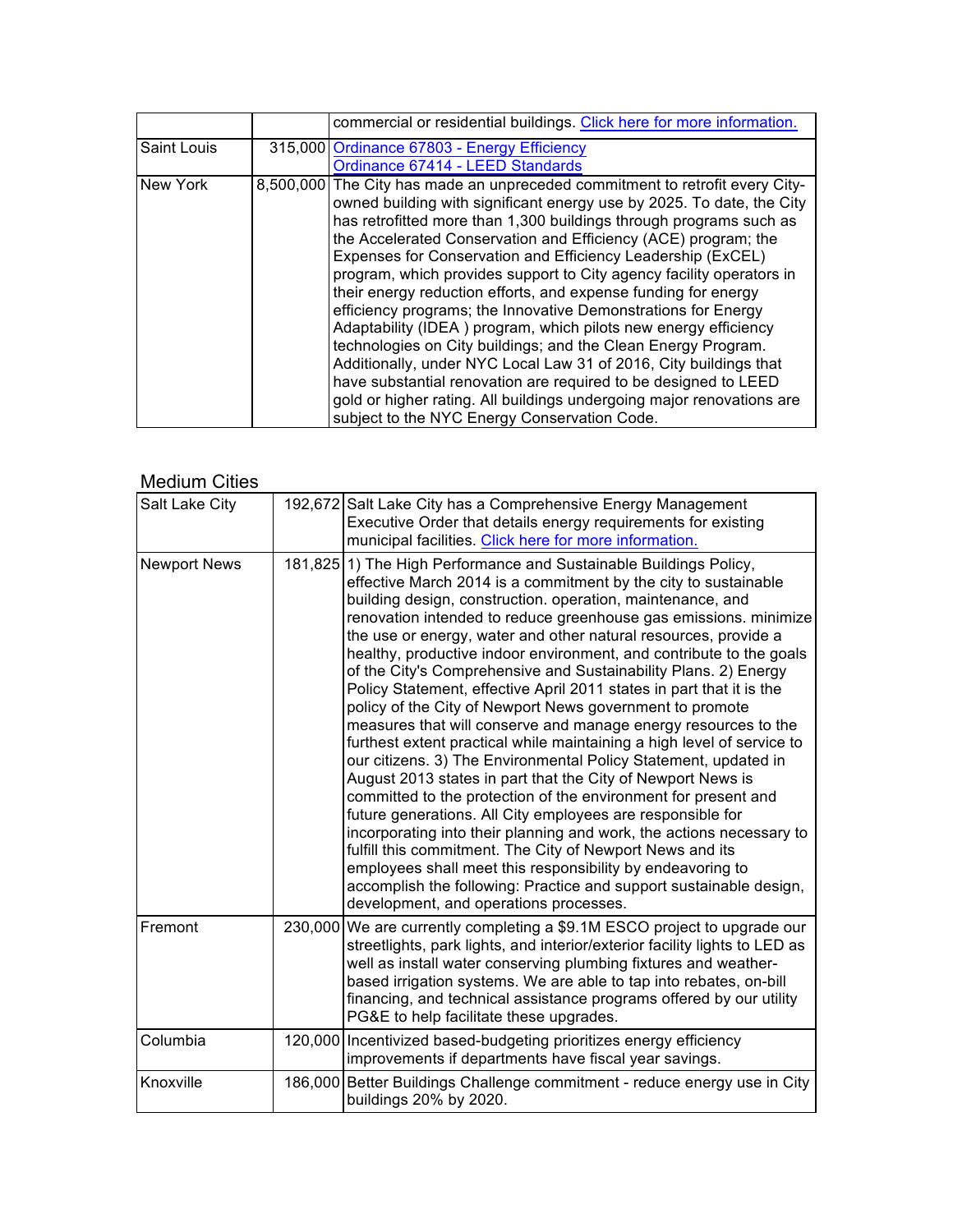| Gresham               |         | 108,000 Council-adopted goal of 100% renewable energy by 2030.                                                                                                                                                                                                                                                                                                                                     |
|-----------------------|---------|----------------------------------------------------------------------------------------------------------------------------------------------------------------------------------------------------------------------------------------------------------------------------------------------------------------------------------------------------------------------------------------------------|
| West Palm Beach       |         | 106,000 The City's internal Climate and Resiliency Policy requires LEED<br>Silver for new buildings and substantial modifications.                                                                                                                                                                                                                                                                 |
| Richmond              |         | 204,214 Resolution 2015-R8-15                                                                                                                                                                                                                                                                                                                                                                      |
| Clarksville           |         | 150,287 The City promotes energy efficiency through participation in the<br>Energy Right Solutions for Business and Industry program.                                                                                                                                                                                                                                                              |
| Macon                 |         | 159,000 Energy audits performed on buildings, lighting retrofits complete on<br>60%, purchasing policies to consider high efficiency on all projects<br>and purchases                                                                                                                                                                                                                              |
| <b>Pembroke Pines</b> |         | 162,000 Resolution #3432 " Green Plan"                                                                                                                                                                                                                                                                                                                                                             |
| Torrance              |         | 147,175 BEACON award program; Build It Green certified staff for review<br>and assistance                                                                                                                                                                                                                                                                                                          |
| Charleston            |         | 146,000 Energy Savings Contract                                                                                                                                                                                                                                                                                                                                                                    |
| Tacoma                |         | 210,000 Public utility incentives                                                                                                                                                                                                                                                                                                                                                                  |
| Elizabeth             | 124,969 |                                                                                                                                                                                                                                                                                                                                                                                                    |
| Rochester             |         | 210,000 The Municipal Climate Action Plan outlines operations and<br>measures that will decrease energy use intensity in municipal<br>buildings and reduce greenhouse gas emissions from municipal<br>operations. Some of these measures include energy efficiency<br>retrofits and projects implemented in municipal buildings. A copy of<br>the Municipal Climate Action Plan can be found here: |
| Reno                  |         | 240,000 Better Buildings Challenge will be launched in October 2017 in<br>which the City will lead by example. City adopted the 2012 IECC in<br>2016, and will adopt the 2018 IECC in 2018.                                                                                                                                                                                                        |
| Las Cruces            |         | 101,759 The City works with an ESCO                                                                                                                                                                                                                                                                                                                                                                |
| Birmingham            |         | 212,157 Yes, the City does have policies in place to require energy<br>efficiency for existing buildings. The City has contracted with Trane<br>Company in a \$61 million dollar project to replace all lighting<br>fixtures and HVAC units throughout the existing City owned<br>buildings with high efficiency replacements. This will have a<br>substantial impact in energy use over 20 years. |
| <b>Little Rock</b>    |         | 197,706 In 2005 Resolution #11,978 was passed, recommending that all<br>renovations to city buildings should be done to LEED/energy<br>efficiency standards. The resolution does not require a retrofit to<br>apply for LEED or another rating system recognition, but it<br>recommends that an application is made for certification after a<br>large building retrofit.                          |

# Small Cities

| <b>City of Walnut Creek</b> |        | 70,018 While we do not have ordinances in place that require this, the<br>City has used PG&E incentives to upgrade facilities and is<br>currently conducting an energy efficiency audit of several<br>buildings. |
|-----------------------------|--------|------------------------------------------------------------------------------------------------------------------------------------------------------------------------------------------------------------------|
| New Bedford                 |        | 94,845 Stretch Code                                                                                                                                                                                              |
| San Bruno                   | 44,000 |                                                                                                                                                                                                                  |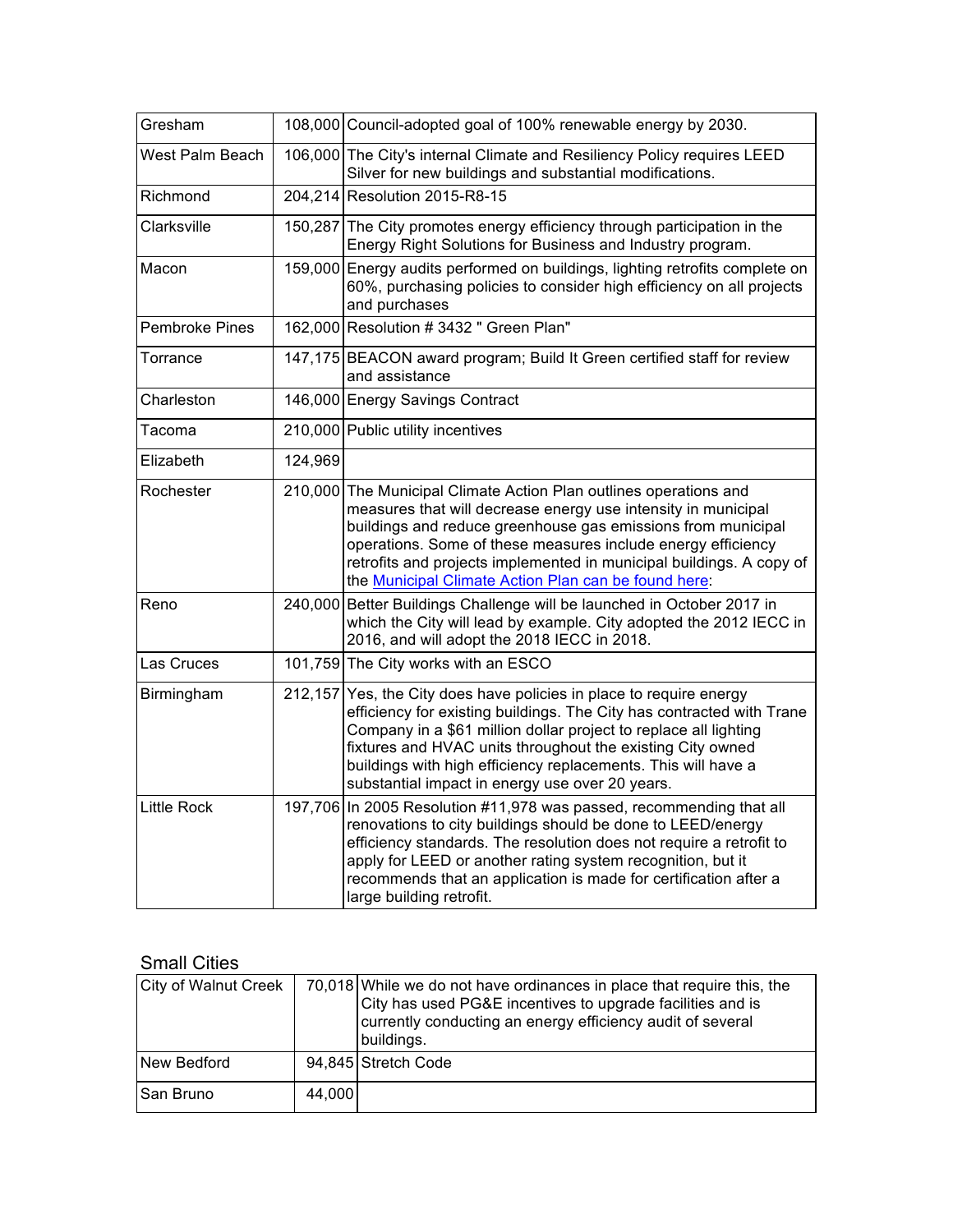| Santa Monica           |        | 90,000 Green Office Certification                                                                                                                                                       |
|------------------------|--------|-----------------------------------------------------------------------------------------------------------------------------------------------------------------------------------------|
| Encinitas              |        | 65,000 The City's Climate Action Plan includes measures that mandate<br>energy efficiency retrofits at existing municipal buildings.                                                    |
| Newton                 |        | 84,000 No ordinances                                                                                                                                                                    |
| City of San Marcos     | 58,292 |                                                                                                                                                                                         |
| Riverbank              |        | 25,000 Valley Vision Stanislaus goals and GHG reduction programs                                                                                                                        |
| Santa Barbara          |        | 89,000 The City has a municipal energy efficiency policy the outlines<br>energy efficient standards and guidelines for buildings and<br>purchases.                                      |
| <b>West Sacramento</b> |        | 53,163 City Municipal Code Section 15.12.040 adopts by reference the<br>California Green Building Standards Code that requires energy<br>efficiency in retrofits of existing buildings. |
| Dubuque                |        | 58,000 Energy Efficiency Administrative Policy                                                                                                                                          |
| <b>College Park</b>    |        | 30,000 The City has completed energy audits of most city buildings and<br>have completed many retrofits / efficiency upgrades in the<br>buildings.                                      |
| Santa Fe               |        | 83,000 Energy performance contract.                                                                                                                                                     |
| Sheboygan              |        | 49,203 Development incentives                                                                                                                                                           |
| <b>Burnsville</b>      | 62,000 |                                                                                                                                                                                         |
| <b>Bonita Springs</b>  | 50,137 | Through Ordinance 15-19 "Green Building Plan" provides policies<br>and incentives for the retrofitting of existing and construction of<br>new buildings.                                |
| <b>Hanover Park</b>    |        | 38,000 The State of Illinois has adopted the 2015 IECC and we enforce<br>that code.                                                                                                     |
| Lima                   |        | 38,000 We have been actively evaluating our buildings and systems for<br>about a decade and making investments with relatively short term<br>paybacks.                                  |
| Wellington             |        | 62,000 Florida Statutes require new construction to meet LEEDs Silver.<br>We target LEED's Gold.                                                                                        |

## **Policies/ Incentives to Promote Energy Efficiency in Existing buildings: Commercial**

Large Cities

| Austin             | 949,587 The City of Austin's Energy Disclosure Law Austin City Code 6-7's   |
|--------------------|-----------------------------------------------------------------------------|
|                    | Energy Conservation Audit and Disclosure (ECAD) ordinance                   |
|                    | (Ordinance 20110421-002) was approved in 2008- and amended in               |
|                    | April 2011 to improve the energy efficiency of existing homes and           |
|                    | buildings that receive electricity from Austin Energy. Click here for       |
|                    | more information.                                                           |
| <b>Kansas City</b> | 478,000 The City's climate protection plan calls for the City to reduce its |
|                    | municipal energy use by 10% by 2020 (below year 2000 levels). In the        |
|                    | period of 2000 - 2013 the City achieved a 21% reduction in its energy       |
|                    | use by aggressive implementation of energy efficiency improvements          |
|                    | in its buildings, traffic signal lights, and water/wastewater operations.   |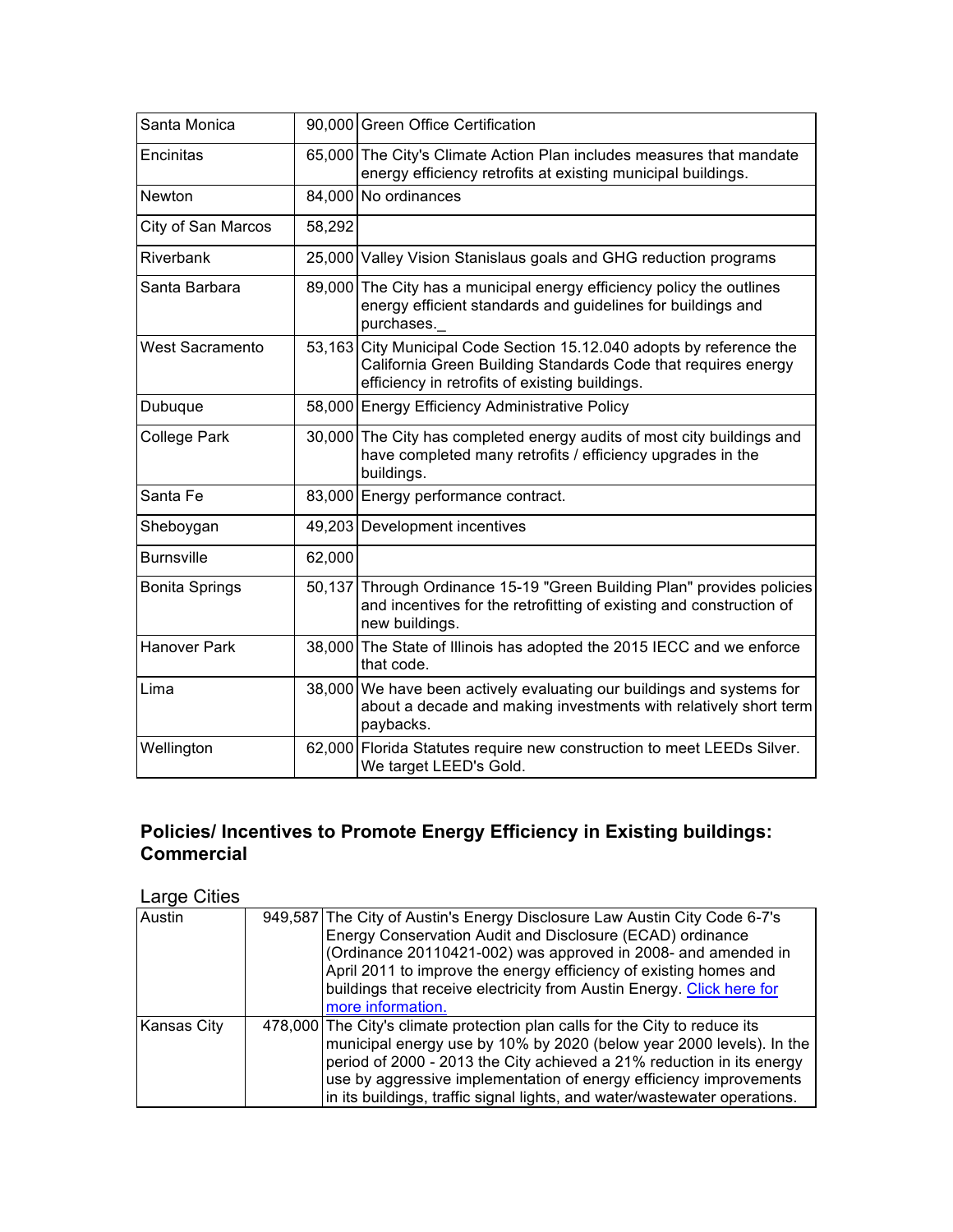| Denver           |         | 690,000 We require all new city building construction and major renovation to |
|------------------|---------|-------------------------------------------------------------------------------|
|                  |         | seek platinum rating and achieve gold under the applicable LEED               |
|                  |         | standard. We also pursue energy efficiency pursuant to a mandate in           |
|                  |         | an executive order. For the private sector we recently enacted an             |
|                  |         | ordinance requiring mandatory energy benchmarking and disclosure in           |
|                  |         | commercial and multi-unit residential buildings over 25,000 square            |
|                  |         | feet. We recently enacted the 2015 version of the IECC for new                |
|                  |         | residential construction as well as a PACE financing structure for            |
|                  |         | commercial buildings.                                                         |
| Orlando          |         | 270,000 City of Orlando has implemented a \$17.5M green bond to improve       |
|                  |         | 10% of our government buildings. We are currently tracking a \$2.4M in        |
|                  |         | annual savings across 55 buildings.                                           |
| Los Angeles      |         | 4,030,904 Los Angeles's Existing Building Energy and Water Efficiency (EBEWE) |
|                  |         | ordinance (Ordinance No. 184674) was signed into law on December              |
|                  |         | 15, 2016 and is the most ambitious and comprehensive local                    |
|                  |         | efficiency ordinance in the United States. The ordinance, the result of       |
|                  |         | 2 years of inclusive stakeholder engagement, will make public the             |
|                  |         | annual energy and water use of all buildings in the city over 20,000          |
|                  |         | square feet and all municipal buildings larger than 7,500 square feet.        |
|                  |         | The ordinance also requires buildings to take efficiency actions at           |
|                  |         | least once every 5 years, such as energy audits or retrofits to reduce        |
|                  |         |                                                                               |
|                  |         | energy and water use. Los Angeles is the first city to require water          |
|                  |         | retro-commissioning of existing buildings. Buildings owned by the city        |
|                  |         | of L.A. and smaller than 15,000 square feet, however, are not required        |
|                  |         | to undergo energy and water auditing and retro-commissioning. If              |
|                  |         | building owners fail to comply, there is a \$202 fee.                         |
| Portland         |         | 639,863 The City's 2015 Climate Action Plan (CAP) lists the following actions |
|                  |         | to be completed by 2020 (Action 19B): - Implement all cost-effective          |
|                  |         | (simple payback of ten years or less) resource-efficiency projects in         |
|                  |         | City-owned buildings and facilities. - Reduce energy use from City and        |
|                  |         | County operations by 2 percent each year through capital projects and         |
|                  |         | operational improvements                                                      |
| San Francisco    | 852,000 |                                                                               |
| Chula Vista      |         | 268,000 we have a reduction goal of 20% by 2020 for municipal buildings,      |
|                  |         | which include retrofits                                                       |
| <b>Baltimore</b> |         | 621,849 Baltimore adopted the 2015 International Energy Conservation Code     |
|                  |         | for new construction. Our local utility offers rebates for a range of         |
|                  |         | energy conservation measures and the City has benefit from more               |
|                  |         | than \$2M of rebates. And, the City receives state grant funds to             |
|                  |         | upgrade buildings to be more energy efficient.                                |
| Seattle          | 705,000 | he City of Seattle owns and maintains over 650 buildings totaling             |
|                  |         | approximately 10 million square feet and each year new facilities are         |
|                  |         | added or old ones remodeled. In addition, the City manages over               |
|                  |         | 110,000 acres of public land. To reduce its environmental impact, the         |
|                  |         | City has adopted policies and programs addressing new building                |
|                  |         | construction and major renovations, as well as day-to-day operations.         |
|                  |         | The Sustainable Buildings and Sites Policy (PDF; established by               |
|                  |         | Resolution 31326) for municipal facilities aims to maximize the               |
|                  |         | environmental quality, economic vitality, and social health of our city       |
|                  |         | through the design, construction, operation, maintenance, renovation,         |
|                  |         |                                                                               |
|                  |         | and decommissioning of City-owned buildings and sites. Sustainable            |
|                  |         | buildings and sites support overall City objectives by making efficient       |
|                  |         | use of energy, water, and material resources; reducing climate                |
|                  |         | change; minimizing pollution and hazardous materials; creating                |
|                  |         | healthy indoor environments; reinforcing natural systems; providing           |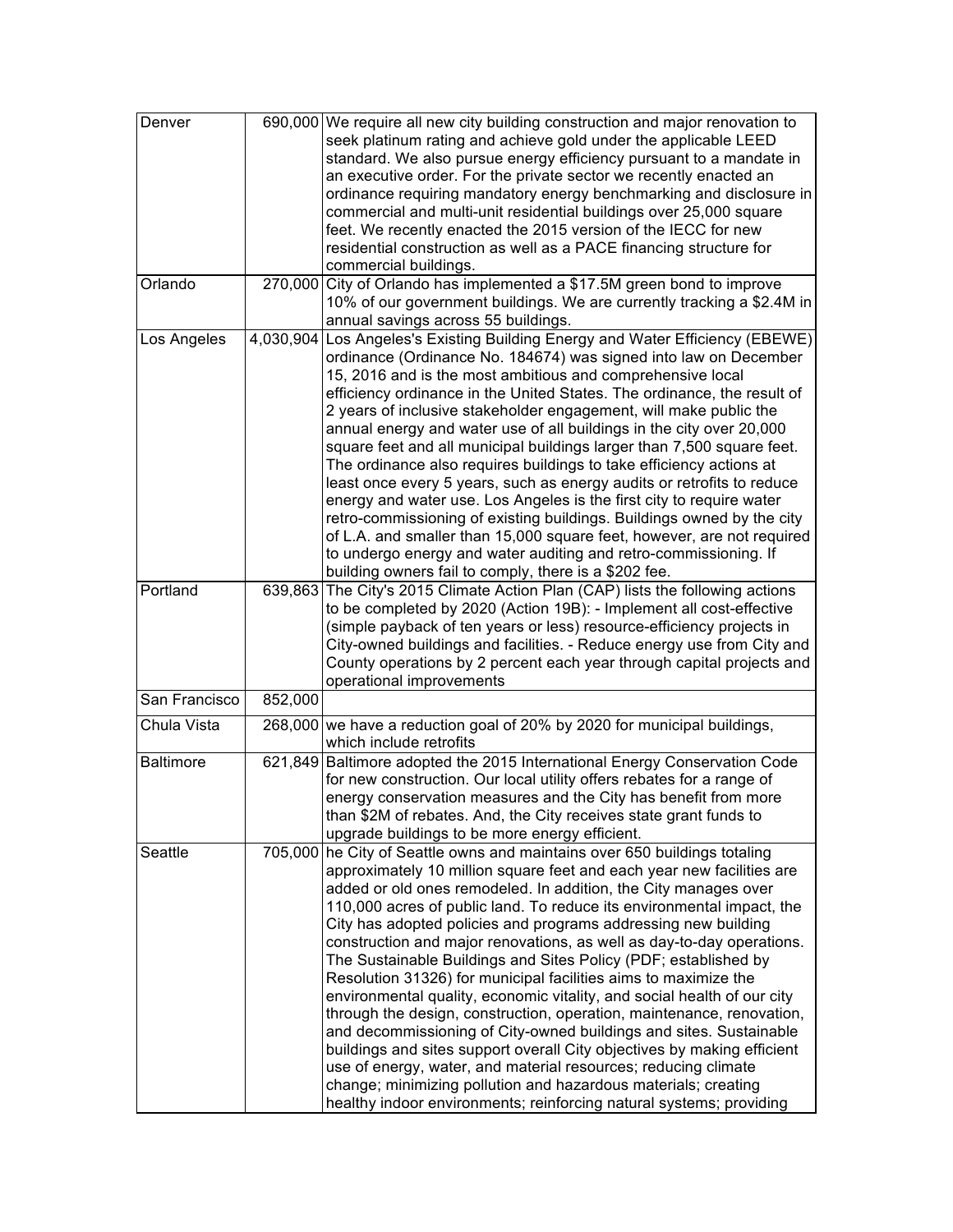|               |         | habitat; creating vibrant spaces for people; and contributing to<br>Seattle's neighborhoods. To improve resource efficiency across the<br>City of Seattle's building portfolio, the Office of Sustainability and<br>Environment coordinates a citywide Resource Conservation<br>Management Initiative. In 2013, Resolution 31491 adopted the<br>Resource Conservation Management Plan (PDF) to centralize<br>resource use monitoring and to coordinate with capital departments to<br>build on their existing efforts to improve the efficiency of City facility<br>operations.                                                                                                                                                                                                                                                                                                                                                                                              |
|---------------|---------|------------------------------------------------------------------------------------------------------------------------------------------------------------------------------------------------------------------------------------------------------------------------------------------------------------------------------------------------------------------------------------------------------------------------------------------------------------------------------------------------------------------------------------------------------------------------------------------------------------------------------------------------------------------------------------------------------------------------------------------------------------------------------------------------------------------------------------------------------------------------------------------------------------------------------------------------------------------------------|
| Toledo        | 280,000 | BetterBuildings offers financing for projects that focus on conserving<br>energy and generating savings through equipment upgrades to<br>existing facilities. The following lists some of the energy improvements<br>eligible for upgrades: •Lighting and Building Controls •HVAC, Boilers<br>and Chillers .Compressor, Motors and Drives .Refrigeration .Waste<br>Energy Recovery .Electrical Distribution .Insulation .Building Envelope<br>(roofing, windows, etc.)                                                                                                                                                                                                                                                                                                                                                                                                                                                                                                       |
| Long Beach    |         | 470,130 21.45.400 Green building standars for public and private development                                                                                                                                                                                                                                                                                                                                                                                                                                                                                                                                                                                                                                                                                                                                                                                                                                                                                                 |
| Chicago       |         | 2,705,000 The city has retrofitted 60 city buildings spanning 4.9 million square<br>feet, achieving approximately 18% energy reduction across the 60<br>buildings. Retrofits of additional buildings are in the planning stages.                                                                                                                                                                                                                                                                                                                                                                                                                                                                                                                                                                                                                                                                                                                                             |
| <b>Boston</b> |         | 670,000 The Building Energy Reporting and Disclosure Ordinances requires all<br>buildings covered by it - all municipal buildings - to complete either an<br>energy audit or show 15% improvement in their energy efficiency<br>every 5 years.                                                                                                                                                                                                                                                                                                                                                                                                                                                                                                                                                                                                                                                                                                                               |
| Saint Louis   |         | 315,000 Ordinance 67803 - Energy Efficiency<br>Ordinance 67414 - LEED Standards                                                                                                                                                                                                                                                                                                                                                                                                                                                                                                                                                                                                                                                                                                                                                                                                                                                                                              |
| New York      |         | 8,500,000 The City has made an unpreceded commitment to retrofit every City-<br>owned building with significant energy use by 2025. To date, the City<br>has retrofitted more than 1,300 buildings through programs such as<br>the Accelerated Conservation and Efficiency (ACE) program; the<br>Expenses for Conservation and Efficiency Leadership (ExCEL)<br>program, which provides support to City agency facility operators in<br>their energy reduction efforts, and expense funding for energy<br>efficiency programs; the Innovative Demonstrations for Energy<br>Adaptability (IDEA) program, which pilots new energy efficiency<br>technologies on City buildings; and the Clean Energy Program.<br>Additionally, under NYC Local Law 31 of 2016, City buildings that<br>have substantial renovation are required to be designed to LEED gold<br>or higher rating. All buildings undergoing major renovations are<br>subject to the NYC Energy Conservation Code. |

#### Medium Cities

| Salt Lake City<br>192,672 Project Skyline is an initiative that provides incentives for<br>commercial building owners to reduce energy waste. Through<br>this initiative, commercial building owners and operators are<br>publicly recognized by Salt Lake City's Mayor at an annual<br>awards event for benchmarking energy use, setting energy<br>savings goals, and implementing projects that reduce energy<br>use. An ordinance has been proposed by the Mayor, and is<br>currently under consideration by the City Council, that will require<br>large commercial building owners and managers to benchmark<br>energy use annually and share the data with the City. Through<br>this program least efficient buildings will be required to evaluate |  |  |
|-----------------------------------------------------------------------------------------------------------------------------------------------------------------------------------------------------------------------------------------------------------------------------------------------------------------------------------------------------------------------------------------------------------------------------------------------------------------------------------------------------------------------------------------------------------------------------------------------------------------------------------------------------------------------------------------------------------------------------------------------------------|--|--|
|                                                                                                                                                                                                                                                                                                                                                                                                                                                                                                                                                                                                                                                                                                                                                           |  |  |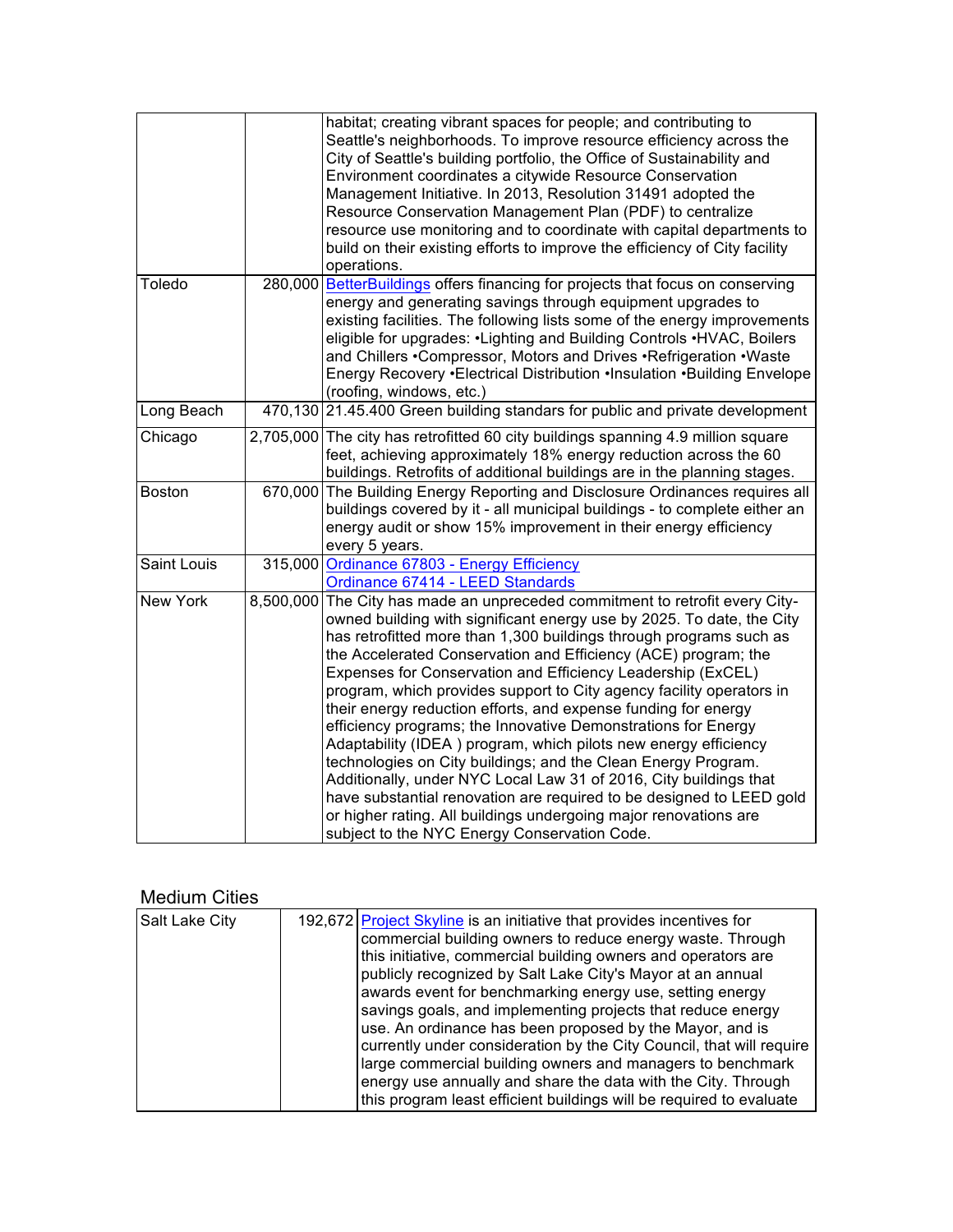|                       |         | available utility-sponsored incentive programs designed to reduce<br>energy waste. Click here for more information.                                                                                                                                                                                                                                                                                                                                                                                                                                                                                                                                                                                                                                                                                                                                                                                                                                                                                                                                                                              |
|-----------------------|---------|--------------------------------------------------------------------------------------------------------------------------------------------------------------------------------------------------------------------------------------------------------------------------------------------------------------------------------------------------------------------------------------------------------------------------------------------------------------------------------------------------------------------------------------------------------------------------------------------------------------------------------------------------------------------------------------------------------------------------------------------------------------------------------------------------------------------------------------------------------------------------------------------------------------------------------------------------------------------------------------------------------------------------------------------------------------------------------------------------|
| <b>Newport News</b>   | 181,825 | 1) The Newport News City Council enacted an ordinance to<br>encourage commercial rehabilitation in the city by providing a<br>five-year partial exemption of real estate taxes. The Commercial<br>Rehabilitation Property Tax Abatement (CRPTA) provides for a<br>reduction of the post-rehabilitation assessment of a qualifying<br>property by fifty percent (50%) of the eligible rehabilitation costs.<br>Eligible rehabilitation costs include sustainability/energy efficiency<br>improvements. 2) The Newport News Facade Improvement Grant<br>(FIG) program objective is to restore, sustain, and improve<br>commercial properties located within the City of Newport News.<br>The FIG program, managed by Department of Development,<br>provides matching grant funds, up to a maximum of \$30,000, to<br>assist with eligible facade improvements on properties citywide<br>that are used for commercial, industrial, office or mixed-use<br>purposes. A FIG may assist in financing the cost of eligible<br>facade improvements such as "Green"/Sustainable exterior<br>improvements. |
| Fremont               |         | 230,000 The East Bay Energy Watch local government partnership with<br>PG&E provides free energy audits and offers rebates to help<br>small to medium businesses to upgrade their lighting and<br>refrigeration systems. The City also passed and energy reach<br>code that requires outdoor lighting retrofits to install high<br>efficiency lighting technologies such as LEDs.                                                                                                                                                                                                                                                                                                                                                                                                                                                                                                                                                                                                                                                                                                                |
| Columbia              |         | 120,000 Municipal utility has a commercial lighting incentive program that<br>provides rebates for kW drops due to lighting retrofits.                                                                                                                                                                                                                                                                                                                                                                                                                                                                                                                                                                                                                                                                                                                                                                                                                                                                                                                                                           |
| Gresham               |         | 108,000 GREAT Business Program                                                                                                                                                                                                                                                                                                                                                                                                                                                                                                                                                                                                                                                                                                                                                                                                                                                                                                                                                                                                                                                                   |
| West Palm Beach       |         | 106,000 The Community Redevelopment Authority and Economic<br>Development offer additional funding for projects that include<br>energy efficiency measures.                                                                                                                                                                                                                                                                                                                                                                                                                                                                                                                                                                                                                                                                                                                                                                                                                                                                                                                                      |
| Clarksville           |         | 150,287 The City promotes energy efficiency through participation in the<br>Energy Right Solutions for Business and Industry program.                                                                                                                                                                                                                                                                                                                                                                                                                                                                                                                                                                                                                                                                                                                                                                                                                                                                                                                                                            |
| Macon                 |         | 159,000 Energy audits performed on buildings, lighting retrofits complete<br>on 60%, purchasing policies to consider high efficiency on all<br>projects and purchases                                                                                                                                                                                                                                                                                                                                                                                                                                                                                                                                                                                                                                                                                                                                                                                                                                                                                                                            |
| <b>Pembroke Pines</b> | 162,000 |                                                                                                                                                                                                                                                                                                                                                                                                                                                                                                                                                                                                                                                                                                                                                                                                                                                                                                                                                                                                                                                                                                  |
| Torrance              |         | 147,175 Same as above also PACE financing; education and promotion<br>for Energy Upgrade California, rebates through Southern CA<br>Edison and the South Bay Cities Council of Governments.                                                                                                                                                                                                                                                                                                                                                                                                                                                                                                                                                                                                                                                                                                                                                                                                                                                                                                      |
| Tacoma                |         | 210,000 public utility incentives                                                                                                                                                                                                                                                                                                                                                                                                                                                                                                                                                                                                                                                                                                                                                                                                                                                                                                                                                                                                                                                                |
| Rochester             |         | 210,000 The community-wide City of Rochester Climate Action Plan<br>encourages commercial and residential energy efficiency. Given<br>the City's recent endorsement, the Climate Action Plan's on-<br>going implementation will have a major focus on commercial and<br>residential energy efficiency. Click here for more information on<br>the Climate Action Plan.                                                                                                                                                                                                                                                                                                                                                                                                                                                                                                                                                                                                                                                                                                                            |
| Reno                  |         | 240,000 Better Buildings Challenge will be launched in October 2017 in<br>which the City will lead by example. City adopted the 2012 IECC<br>in 2016, and will adopt the 2018 IECC in 2018.                                                                                                                                                                                                                                                                                                                                                                                                                                                                                                                                                                                                                                                                                                                                                                                                                                                                                                      |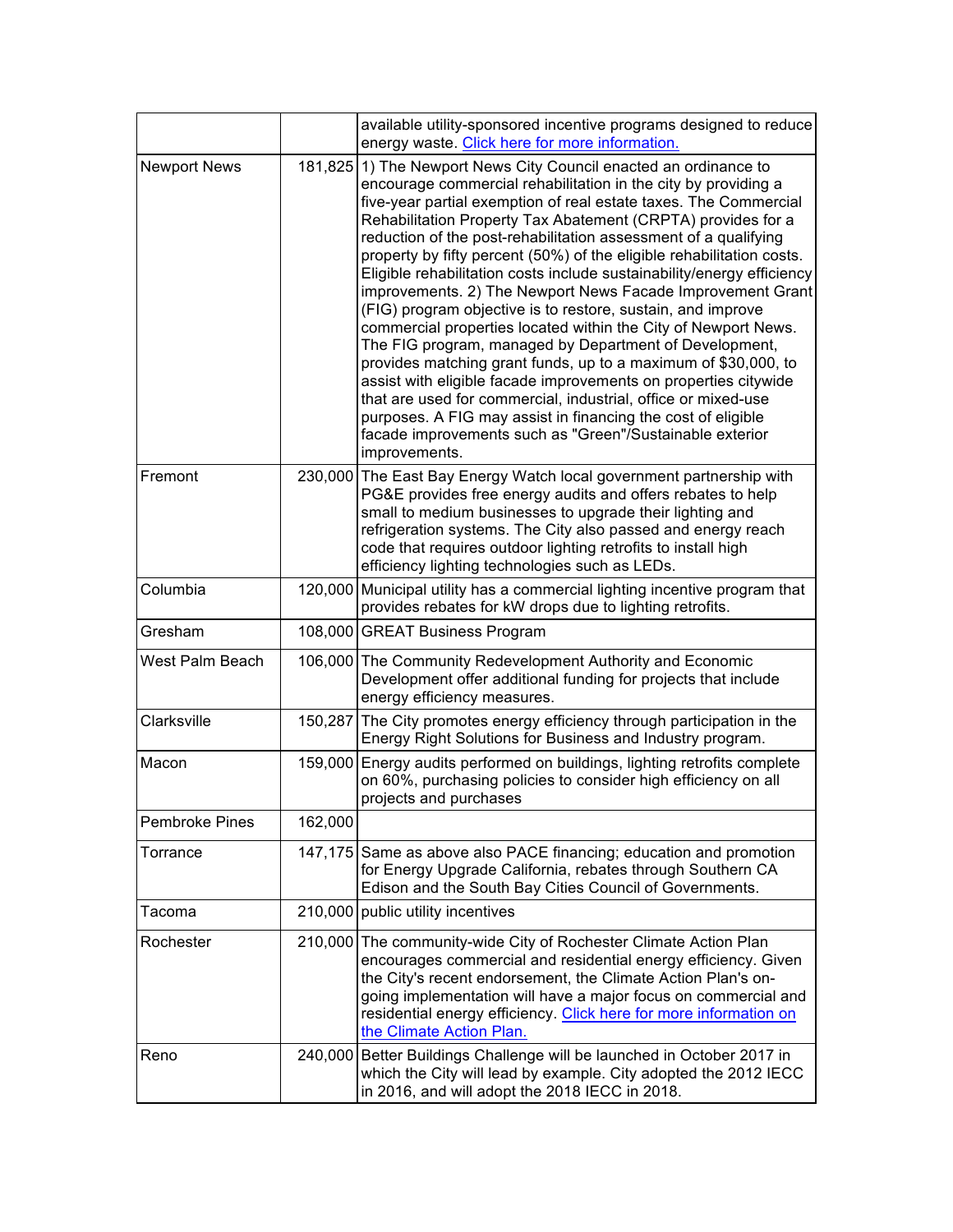### Small Cities

| City of Walnut Creek    |        | 70,018 The City has 3 PACE financing programs available in our<br>jurisdiction. We also promote our East Bay Energy Watch local<br>government partnership with PG&E and the BayREN energy<br>efficiency programs.                                                                                                                                                                                                                                                                                                                                                                                                                                        |
|-------------------------|--------|----------------------------------------------------------------------------------------------------------------------------------------------------------------------------------------------------------------------------------------------------------------------------------------------------------------------------------------------------------------------------------------------------------------------------------------------------------------------------------------------------------------------------------------------------------------------------------------------------------------------------------------------------------|
| New Bedford             |        | 94,845 Stretch Code                                                                                                                                                                                                                                                                                                                                                                                                                                                                                                                                                                                                                                      |
| San Bruno               | 44,000 |                                                                                                                                                                                                                                                                                                                                                                                                                                                                                                                                                                                                                                                          |
| Santa Monica            |        | 90,000 PACE and utility programs                                                                                                                                                                                                                                                                                                                                                                                                                                                                                                                                                                                                                         |
| Encinitas               |        | 65,000 The City's Climate Action Plan includes measures that promote<br>energy efficiency retrofits at existing commercial buildings.                                                                                                                                                                                                                                                                                                                                                                                                                                                                                                                    |
| Newton                  |        | 84,000 No ordinances                                                                                                                                                                                                                                                                                                                                                                                                                                                                                                                                                                                                                                     |
| City of San Marcos      |        | 58,292 The City of San Marcos Commercial Lighting Retrofit Program<br>encourages replacement of older inefficient lighting products with<br>newer energy-efficient technologies. Common lighting upgrades<br>include replacing existing T12 fluorescent lighting with T8 or T5<br>lighting systems, replacing incandescent, fluorescent or neon<br>lighting with LED, replacing incandescent exit signs with LED, and<br>installing lighting controls such as occupancy sensors. The lighting<br>rebate program is open to all City of San Marcos multi-family,<br>commercial, institutional and industrial electric customers. For<br>more information: |
| Riverbank               | 25,000 |                                                                                                                                                                                                                                                                                                                                                                                                                                                                                                                                                                                                                                                          |
| <b>West Sacramento</b>  |        | 53,163 City Municipal Code Section 15.12.040 adopts by reference the<br>California Green Building Standards Code that requires energy<br>efficiency in retrofits of existing buildings.                                                                                                                                                                                                                                                                                                                                                                                                                                                                  |
| Dubuque                 |        | 58,000 The City finances the Commercial Energy Efficiency Revolving<br>Loan Fund which can be used for commercial energy efficiency<br>improvements, and renewable energy investments if all feasible<br>efficiency improvements have been made. Click here for more<br>information.                                                                                                                                                                                                                                                                                                                                                                     |
| <b>Bonita Springs</b>   |        | 50,137 Through Ordinance 15-19 "Green Building Plan" provides policies<br>and incentives for the retrofitting of existing and construction of<br>new buildings.                                                                                                                                                                                                                                                                                                                                                                                                                                                                                          |
| <b>Hanover Park</b>     |        | 38,000 The State of Illinois has adopted the 2015 IECC and we enforce<br>that code.                                                                                                                                                                                                                                                                                                                                                                                                                                                                                                                                                                      |
| <b>Hallandale Beach</b> | 39,500 | Green Building Ordinance 2009-20 "In addition to Sec. 32-<br>$787(j)(1)$ , the following projects shall be required to obtain a green<br>building certification from a recognized environmental rating<br>agency accepted by the City's Development Services Department:<br>New commercial building or major renovation projects grater than<br>50,000 gross square feet"                                                                                                                                                                                                                                                                                |
| Everett                 |        | 41,667 (IECC) is a building energy code created by the International Code<br>Council. It is a model code adopted by many state and municipal<br>governments in the United States for the establishment of<br>minimum design and construction requirements for energy<br>efficiency, and is updated on a three-year cycle. The baseline<br>energy conservation requirements of the MA State Building Code                                                                                                                                                                                                                                                 |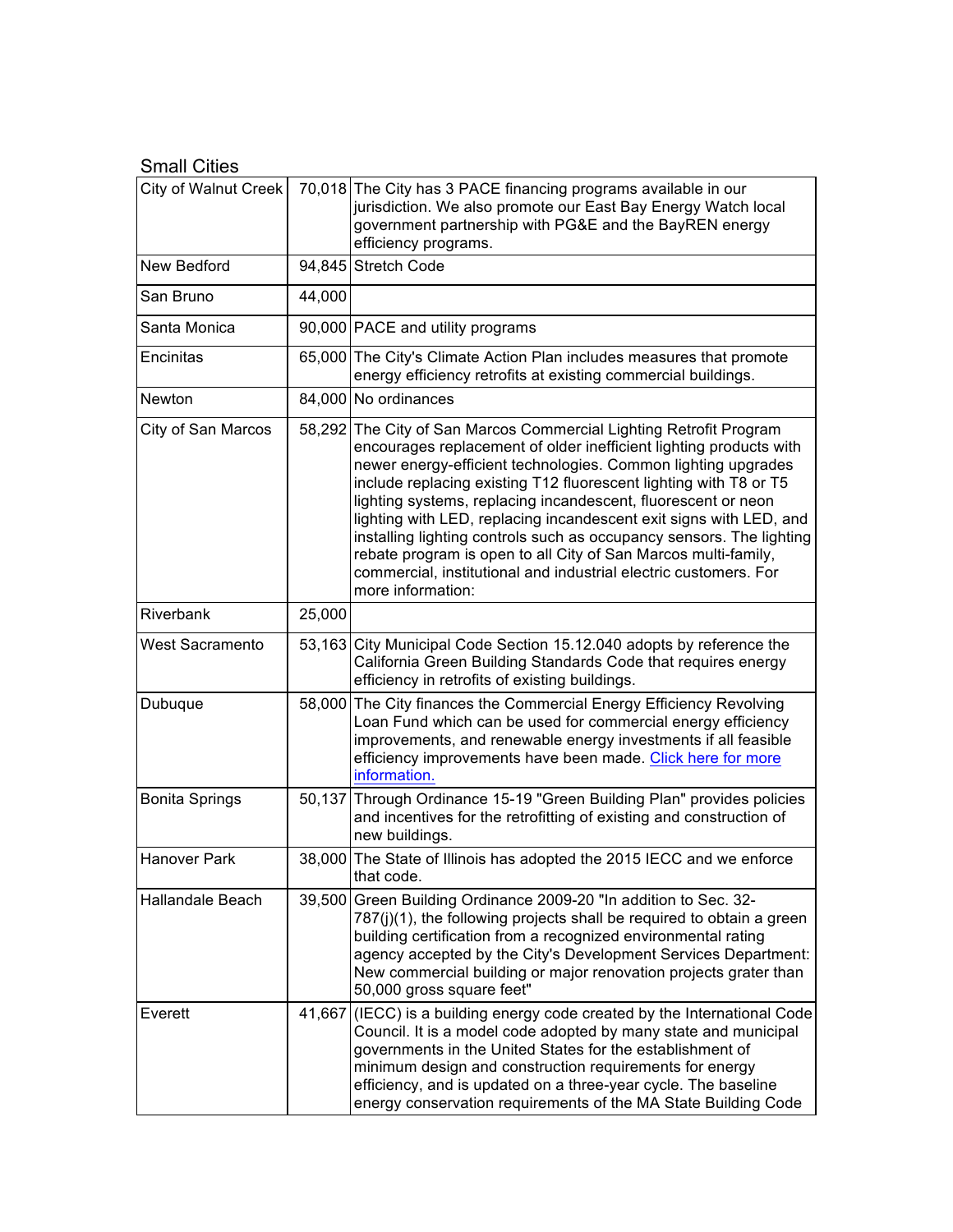|               | are the IECC with Massachusetts amendments, as approved by<br>the Board of Building Regulations and Standards. Stretch Energy<br>Code - Codified by the Board of Building Regulations and<br>Standards as 780 CMR Appendix 115.AA of the 8th edition<br>Massachusetts building code, the Stretch Energy Code is an<br>appendix to the Massachusetts building code, based on further<br>amendments to the International Energy Conservation Code<br>(IECC) to improve the energy efficiency of buildings built to this<br>code. Section (b) Purpose The purpose of 780 CMR 115.AA is to<br>provide a more energy efficient alternative to the Base Energy<br>Code applicable to the relevant sections of the building code for<br>both new construction and existing buildings. Section (c)<br>Applicability This code applies to residential and commercial<br>buildings. Buildings not included in this scope shall comply with<br>780 CMR 13, 34, 51, as applicable. |
|---------------|------------------------------------------------------------------------------------------------------------------------------------------------------------------------------------------------------------------------------------------------------------------------------------------------------------------------------------------------------------------------------------------------------------------------------------------------------------------------------------------------------------------------------------------------------------------------------------------------------------------------------------------------------------------------------------------------------------------------------------------------------------------------------------------------------------------------------------------------------------------------------------------------------------------------------------------------------------------------|
| <b>Newark</b> | 44,000 NMC 15.44.70 Green Building Standards Code                                                                                                                                                                                                                                                                                                                                                                                                                                                                                                                                                                                                                                                                                                                                                                                                                                                                                                                      |

### **Policies/ Incentives to Promote Energy Efficiency in Existing buildings: Residential**

# Large Cities

| Austin        |         | 949,587 Yes, ECAD. Click here for more information                                                                                                                                                                                                                                                                                                                                                                                                                                                                                                                                                |
|---------------|---------|---------------------------------------------------------------------------------------------------------------------------------------------------------------------------------------------------------------------------------------------------------------------------------------------------------------------------------------------------------------------------------------------------------------------------------------------------------------------------------------------------------------------------------------------------------------------------------------------------|
| Kansas City   |         | 478,000 In its first 9 months of operation (Sept 2016 - June 2017), the<br>residential PACE program in KC provided loans for 358 residential<br>energy efficiency projects. During implementation of EnergyWorksKC,<br>energy efficiency improvements were funded for 2,703 residential<br>buildings, achieving an 18.5% average annual energy savings.                                                                                                                                                                                                                                           |
| Denver        | 690,000 |                                                                                                                                                                                                                                                                                                                                                                                                                                                                                                                                                                                                   |
| Orlando       |         | 270,000 We have also implemented PACE (Property Assessed Clean Energy)<br>financing in Orlando, a non-exclusive marketplace with more than<br>\$500M in capital available for both commercial and residential<br>customers. OUC also offers an "Efficiency Delivered" program to low-<br>income households, subsidizing up to \$2,000 for energy and water<br>efficiency improvements.                                                                                                                                                                                                            |
| Los Angeles   |         | 4,030,904 The EBEWE ordinance will make public the annual energy and water<br>use of all buildings in the city over 20,000 square feet. In regards to<br>residential buildings, this only includes multi-family residential<br>buildings over 20,000 square feet. The ordinance also requires<br>buildings to take efficiency actions at least once every 5 years, such<br>as energy audits or retrofits to reduce energy and water use. Los<br>Angeles is the first city to require water retro-commissioning of existing<br>buildings. If building owners fail to comply, there is a \$202 fee. |
| Portland      |         | 639,863 Portland City Code Chapter 17.108 requires disclosure of home<br>energy performance at time of listing. City Charter currently prohibits<br>time-of-sale weatherization retrofit requirements. Energy Trust of<br>Oregon provides energy efficiency incentives for residential retrofits.<br>The incentives are funded by a public purpose charge on energy utility<br>customers' bills.                                                                                                                                                                                                  |
| San Francisco |         | 852,000 The San Francisco Department of the Environment implements, in<br>partnership with the Association of Bay Area Governments, the Bay                                                                                                                                                                                                                                                                                                                                                                                                                                                       |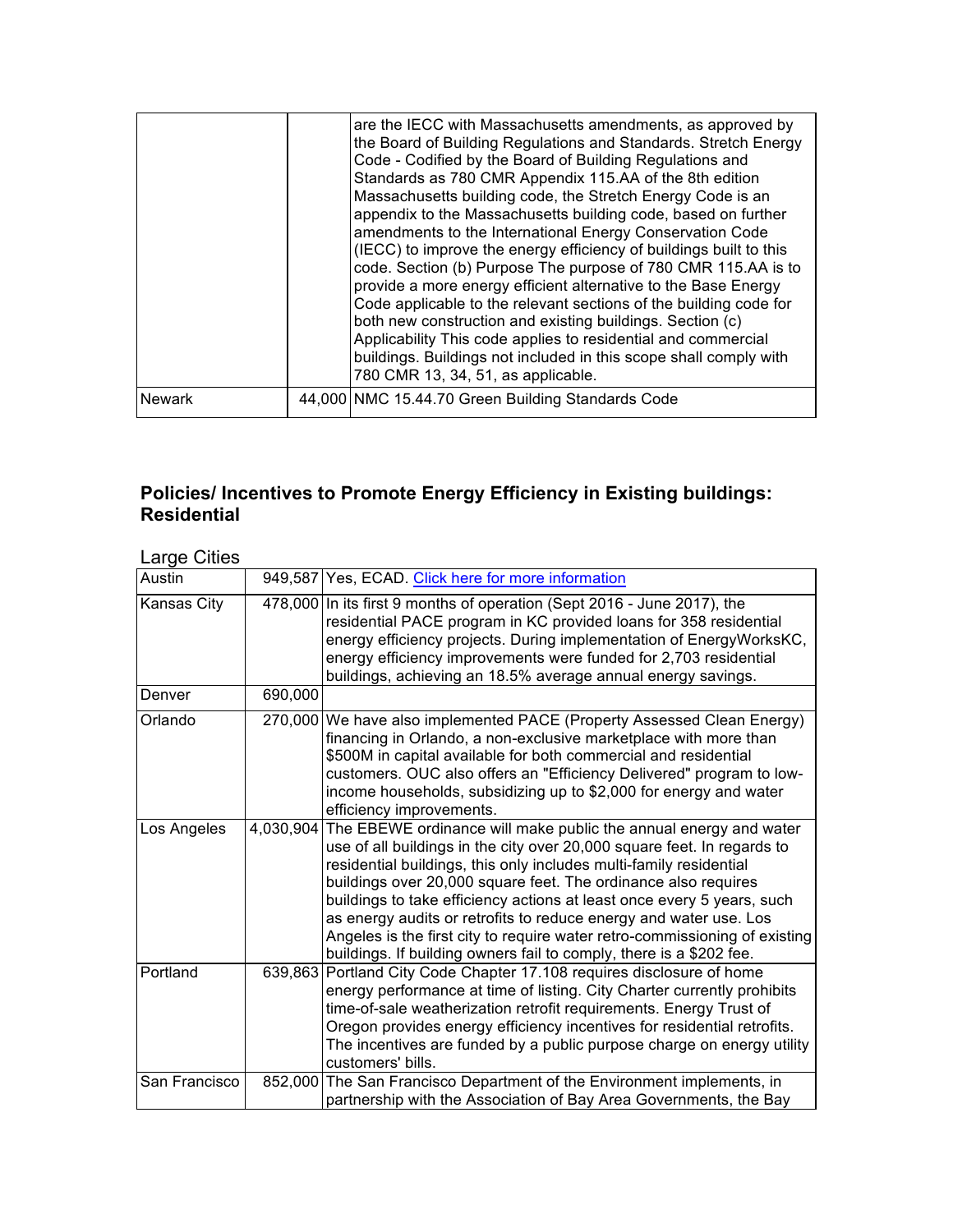|                  |           | Area Regional Energy Network (BayREN) program which provides no<br>cost, professional, comprehensive technical assistant and incentives<br>to multifamily properties throughout the City.                                                                                                                                                                                                                                                                            |
|------------------|-----------|----------------------------------------------------------------------------------------------------------------------------------------------------------------------------------------------------------------------------------------------------------------------------------------------------------------------------------------------------------------------------------------------------------------------------------------------------------------------|
| Chula Vista      | 268,000   | We offer no-cost home energy evaluations to help people identify<br>energy efficiency upgrades including providing smart power strips,<br>help promote discounted LED lightbulb sales, provide PACE financing,<br>and are looking at requiring high ROI retrofits in the future. In the past<br>we have had requirements making new homes 10 to 15% more<br>energy efficient than code.                                                                              |
| <b>Baltimore</b> | 621,849   | Additionally, the Baltimore Energy Challenge (BEC) is a peer to<br>peer network outreach program teaching low to no cost ways to save<br>energy to residents, businesses, and nonprofits through a grassroots<br>effort in neighborhoods and schools. We ask everyone to sign a<br>pledge committing to reducing their energy use through behavior<br>change. The resources and education we provide has helped<br>communities reduce their energy usage from 4-13%. |
| Seattle          | 705,000   |                                                                                                                                                                                                                                                                                                                                                                                                                                                                      |
| Toledo           |           | 280,000 Through the Toledo-Lucas County Sustainability Commission we work<br>with our local gas provider to promote residential energy audits.                                                                                                                                                                                                                                                                                                                       |
| Long Beach       |           | 470,130 THe alteration of an exisiting residential or mixed use building that<br>results in addition of 50 dwelling units and fifty thousand gross square<br>or more shall be LEED certified                                                                                                                                                                                                                                                                         |
| Chicago          |           | 2,705,000 The City's requires all homes for sale disclose the amount of energy<br>that home has used over the past year.                                                                                                                                                                                                                                                                                                                                             |
| <b>Boston</b>    |           | 670,000 The Building Energy Reporting and Disclosure Ordinances requires all<br>buildings covered by it - residential above 35,000 sf - to complete<br>either an energy audit or show 15% improvement in their energy<br>efficiency every 5 years.                                                                                                                                                                                                                   |
| Saint Louis      |           | 315,000 Ordinance 69893 - Low interest loans                                                                                                                                                                                                                                                                                                                                                                                                                         |
| <b>New York</b>  | 8,500,000 | In addition to the programs and requirements listed under commercial<br>buildings above, the City also launched Community Retrofit NYC, a<br>complementary program to the NYC Retrofit Accelerator for small- and<br>mid-sized multifamily buildings in northern and central Brooklyn and<br>southern Queens.                                                                                                                                                        |

# Medium Cities

| <b>Salt Lake City</b> | 192,672 Mayor Biskupski has proposed a \$200k budget for a new residential<br>energy efficiency program that engages lower income households.<br>City Council will vote on this budget before July 2017. The City also<br>engages the public generally on energy efficiency opportunities and<br>programs through our SLCgreen communications platform (website,<br>blog, e-newsletters and social media)                                                                                                                                                                                                                                                                |
|-----------------------|--------------------------------------------------------------------------------------------------------------------------------------------------------------------------------------------------------------------------------------------------------------------------------------------------------------------------------------------------------------------------------------------------------------------------------------------------------------------------------------------------------------------------------------------------------------------------------------------------------------------------------------------------------------------------|
| <b>Newport News</b>   | 181,825 The Newport News Redevelopment and Housing Authority (NNRHA)<br>is the primary provider of new homebuyer opportunities and<br>affordable housing for lower and moderate income families on the<br>Virginia peninsula. The NNRHA is the redevelopment arm for the City<br>of Newport News and acquires property for redevelopment,<br>undertakes property rehabilitation and manages the City's<br>Consolidated Housing and Community Development programs.<br>Through the Federal Low-Income Housing Tax Credit (LIHTC)<br>Program, the NNRHA new and rehabilitation construction projects<br>meet EarthCraft or LEED Green Building Certification that includes |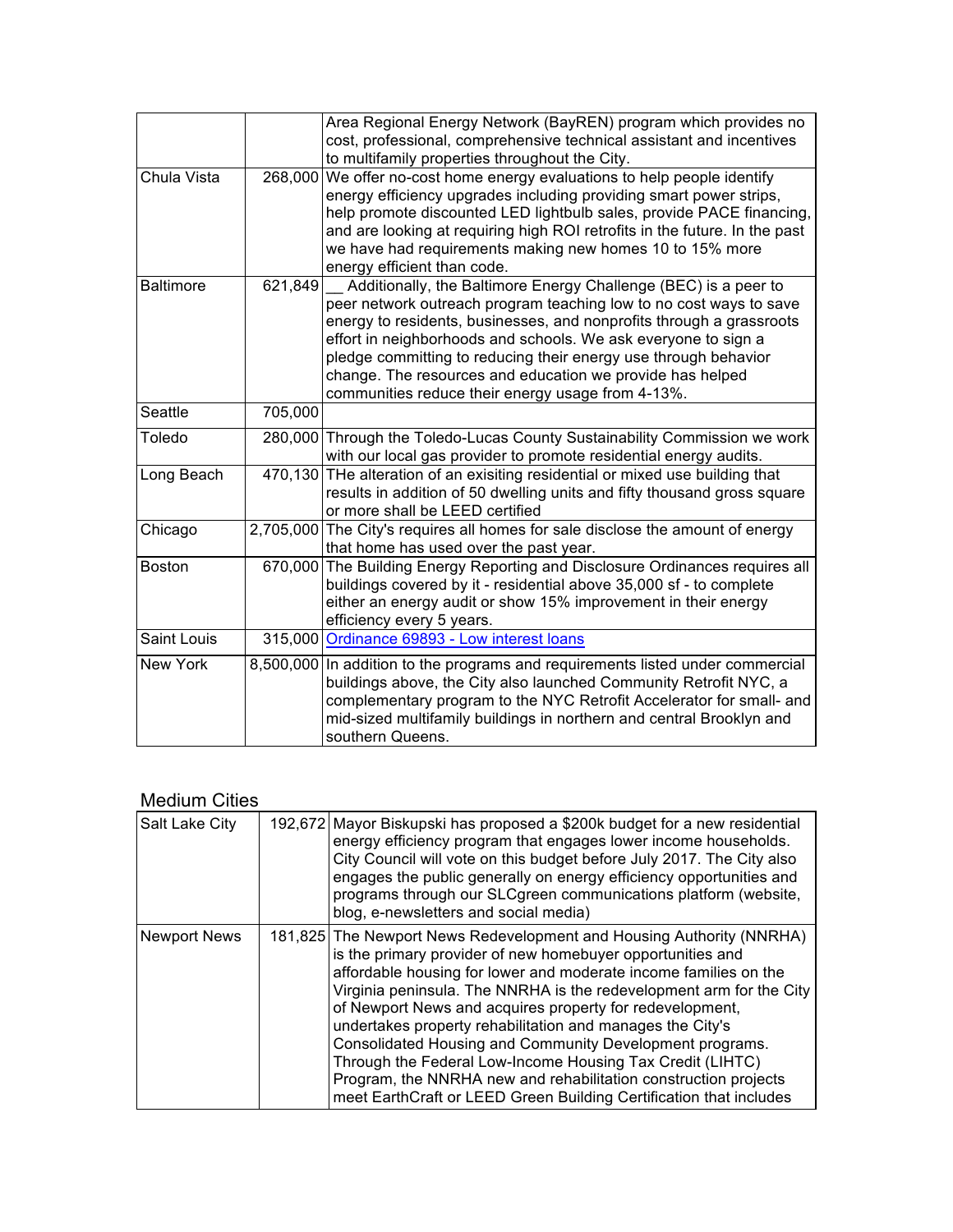|                |         | energy efficiency features such as Energy Star appliances, windows,<br>water heaters, low flow faucets, and energy efficient HVAC systems.<br>The program applies to residential and commercial new and existing<br>buildings.                                                                                                                    |
|----------------|---------|---------------------------------------------------------------------------------------------------------------------------------------------------------------------------------------------------------------------------------------------------------------------------------------------------------------------------------------------------|
| Fremont        |         | 230,000 The City partners with the non-profit Rising Sun Energy Center to<br>offer free Green House Calls every summer to Fremont residents that<br>provide no cost lighting and water efficiency measures.                                                                                                                                       |
| Columbia       |         | 120,000 Home Performance with Energy Star                                                                                                                                                                                                                                                                                                         |
| Clarksville    |         | 150,287 The City promotes energy efficiency through participation in the TVA<br>and Clarksville Department of Electricity eScore program.                                                                                                                                                                                                         |
| Pembroke Pines | 162,000 |                                                                                                                                                                                                                                                                                                                                                   |
| Torrance       |         | 147,175 Same as above.                                                                                                                                                                                                                                                                                                                            |
| Tacoma         |         | 210,000 public utility incentives                                                                                                                                                                                                                                                                                                                 |
| Rochester      |         | 210,000 The community-wide City of Rochester Climate Action Plan<br>encourages commercial and residential energy efficiency. Given the<br>City's recent endorsement, the Climate Action Plan's on-going<br>implementation will have a major focus on commercial and residential<br>energy efficiency. The Climate Action Plan can be viewed here. |
| Reno           |         | 240,000 City adopted the 2012 IECC in 2016, and will adopt the 2018 IECC in<br>2018.                                                                                                                                                                                                                                                              |
| Knoxville      |         | 186,000 Knoxville Extreme Energy Makeover; Smarter Cities Partnership                                                                                                                                                                                                                                                                             |

### Small Cities

| City of Walnut Creek |        | 70,018 The City has 3 PACE financing programs available in our<br>jurisdiction. We also promote our East Bay Energy Watch local<br>government partnership with PG&E and the BayREN energy<br>efficiency programs.                                                                                                                                                                                                                                                                                                                                                                                                                                                                                                                          |
|----------------------|--------|--------------------------------------------------------------------------------------------------------------------------------------------------------------------------------------------------------------------------------------------------------------------------------------------------------------------------------------------------------------------------------------------------------------------------------------------------------------------------------------------------------------------------------------------------------------------------------------------------------------------------------------------------------------------------------------------------------------------------------------------|
| New Bedford          |        | 94,845 Stretch Code                                                                                                                                                                                                                                                                                                                                                                                                                                                                                                                                                                                                                                                                                                                        |
| San Bruno            | 44,000 |                                                                                                                                                                                                                                                                                                                                                                                                                                                                                                                                                                                                                                                                                                                                            |
| Santa Monica         |        | 90,000 PACE and utility programs                                                                                                                                                                                                                                                                                                                                                                                                                                                                                                                                                                                                                                                                                                           |
| Encinitas            |        | 65,000 The City's Climate Action Plan includes measures that promote<br>and incentivize energy efficiency retrofits at existing residential<br>buildings.                                                                                                                                                                                                                                                                                                                                                                                                                                                                                                                                                                                  |
| Newton               |        | 84,000 No ordinances                                                                                                                                                                                                                                                                                                                                                                                                                                                                                                                                                                                                                                                                                                                       |
| City of San Marcos   |        | 58,292 Energy Efficient Home Rebate Program The City of San Marcos<br>offers rebates for energy efficient heating and AC upgrades<br>including HVAC systems, attic/wall insulation, duct<br>sealing/replacement, radiant barrier, windows and doors, solar<br>window film and screen, and window AC units. The program is<br>open to City of San Marcos residential electric utility customers. F<br>The City of San Marcos Distributed Generation Rebate Program<br>encourages installation of grid-tied renewable energy systems such<br>as solar photovoltaic (PV) and wind systems. The Distributed<br>Generation Rebate Program is open to all City of San Marcos<br>electric utility customers with an account in good standing. For |